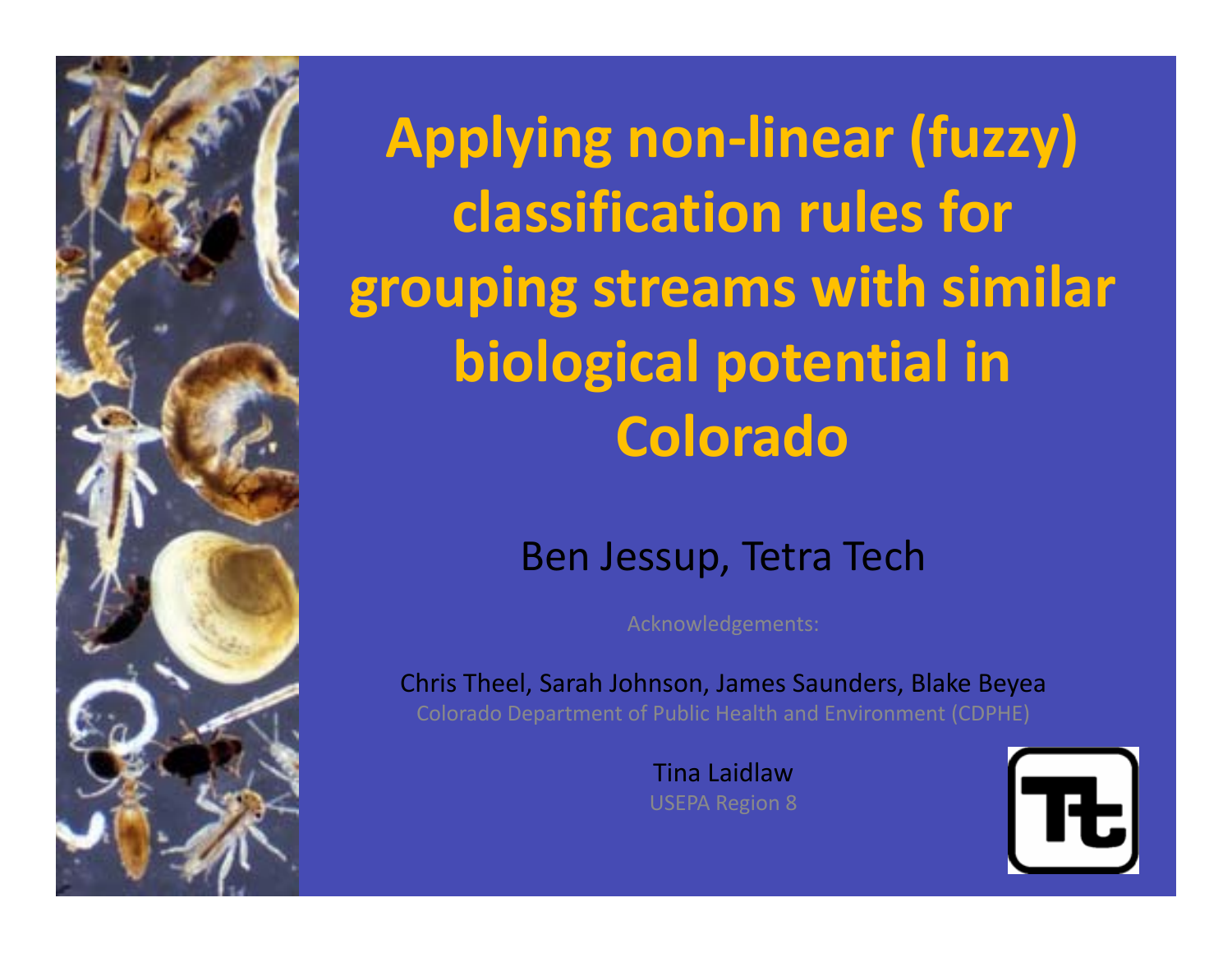

# **Highlights**

- In multimetric index development, we want to increase assessment accuracy
- Site classification is an important potential source of error
- $\bullet$ Many sites are hybrid types
- Recognition of hybrid site characteristics will improve interpretation of multimetric assessments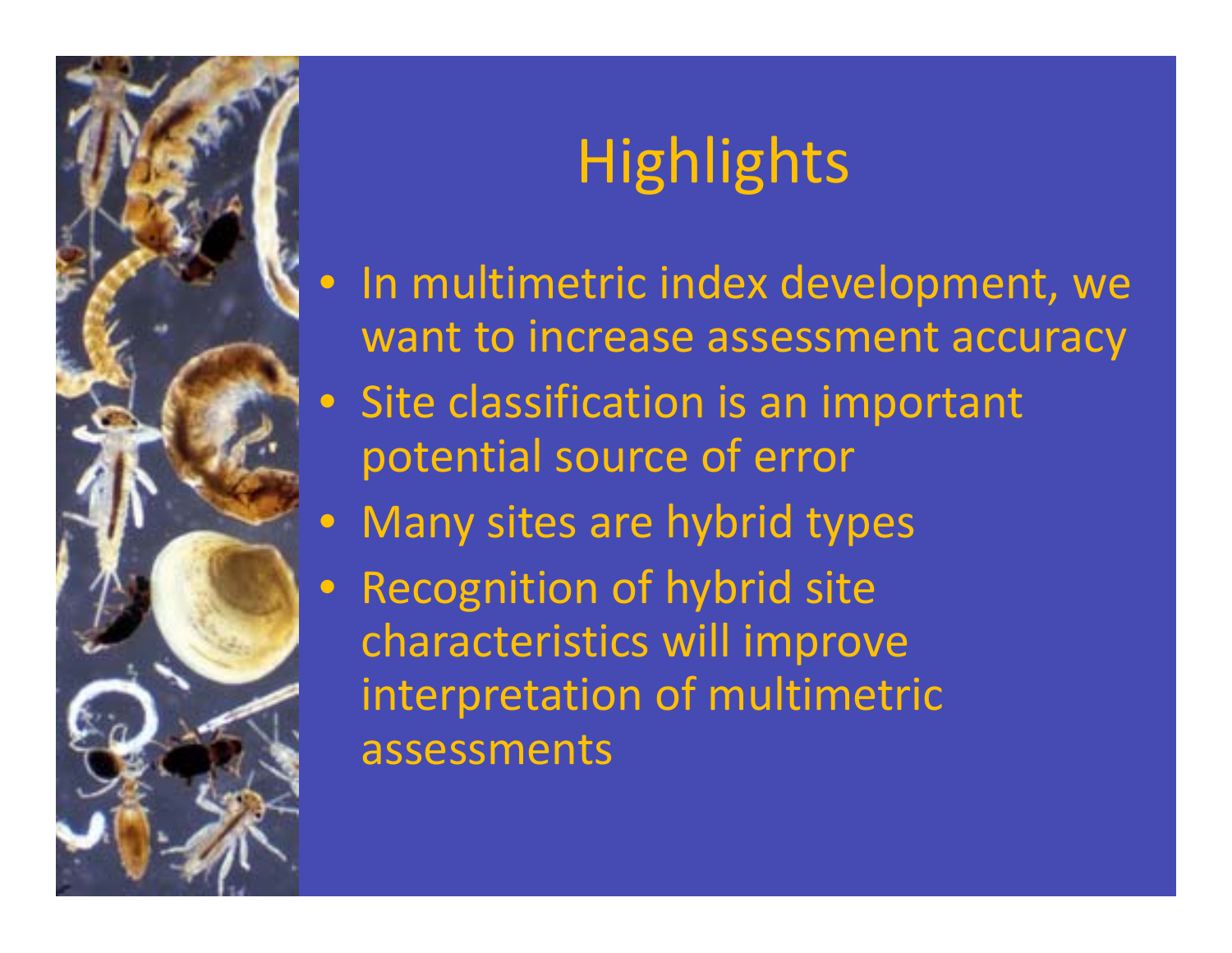

## Error in Bioassessment

- $\textcolor{red}{\bullet}$  Biological assessment with multimetric indices can be erred in 2 important ways
- We can get <sup>a</sup> score that is on the wrong side of the impairment threshold
- We can use an index that is inappropriate to the stream type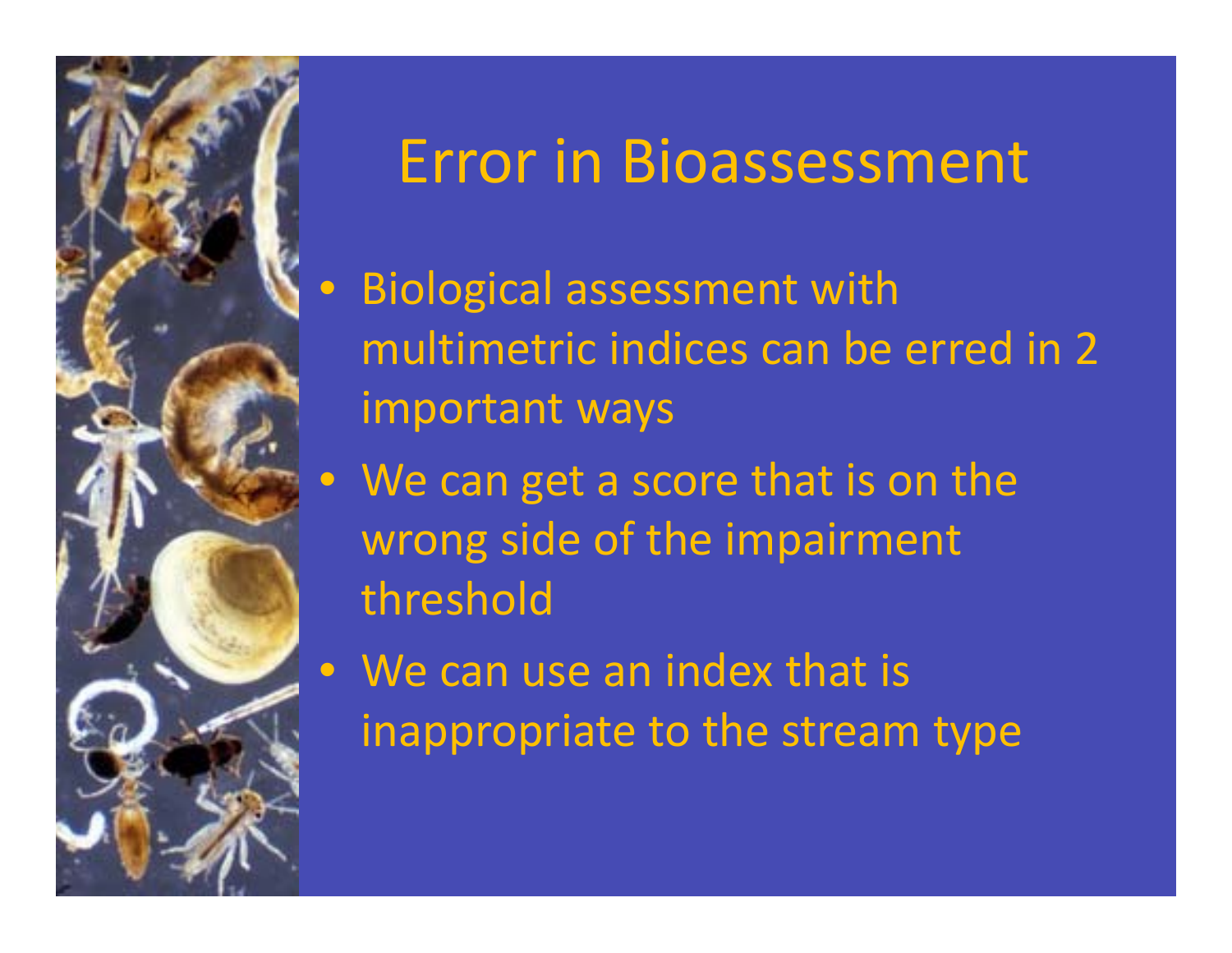### BioType 2 Mountain Regions

### BioType 3 Plains Regions



| Total taxa              |
|-------------------------|
| % Ephemeroptera         |
| Predator, Shredder taxa |
| Beck's Biotic Index     |
| Clinger taxa            |

|  | Insect taxa                                 |  |  |  |  |
|--|---------------------------------------------|--|--|--|--|
|  | % non-insect taxa                           |  |  |  |  |
|  |                                             |  |  |  |  |
|  | % Sens. Fam. Plains                         |  |  |  |  |
|  | % dominant taxon<br>Predator, Shredder taxa |  |  |  |  |
|  |                                             |  |  |  |  |
|  | % sprawler                                  |  |  |  |  |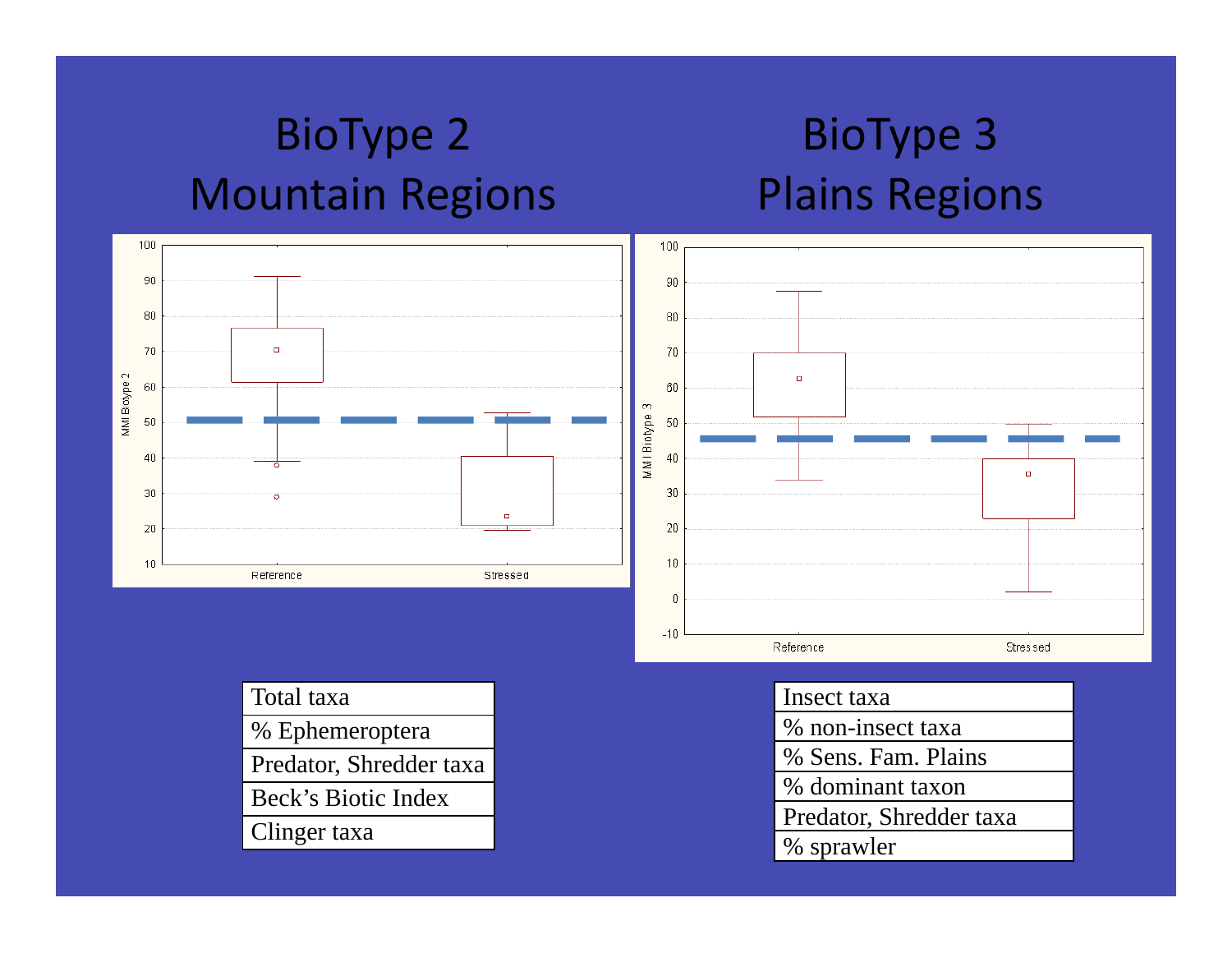

# **Classification Schematic**

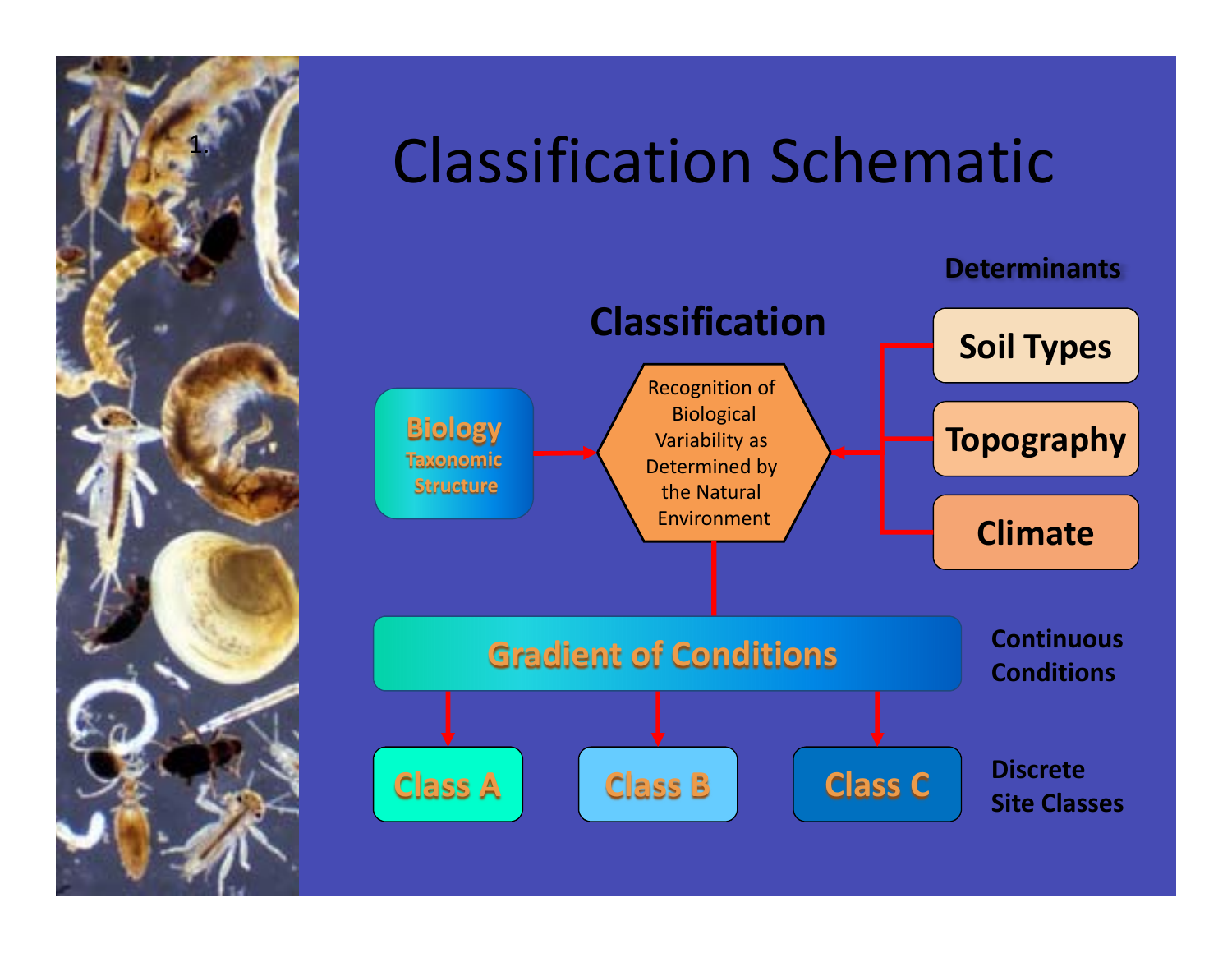

# Why Use Fuzzy Sets?

- To recognize partial group membership
- To allow expert input
- To allow non-linear rules
- To communicate <sup>a</sup> transparent process
- $\bullet$ • To test a new application of a process that has worked well with BCGestimations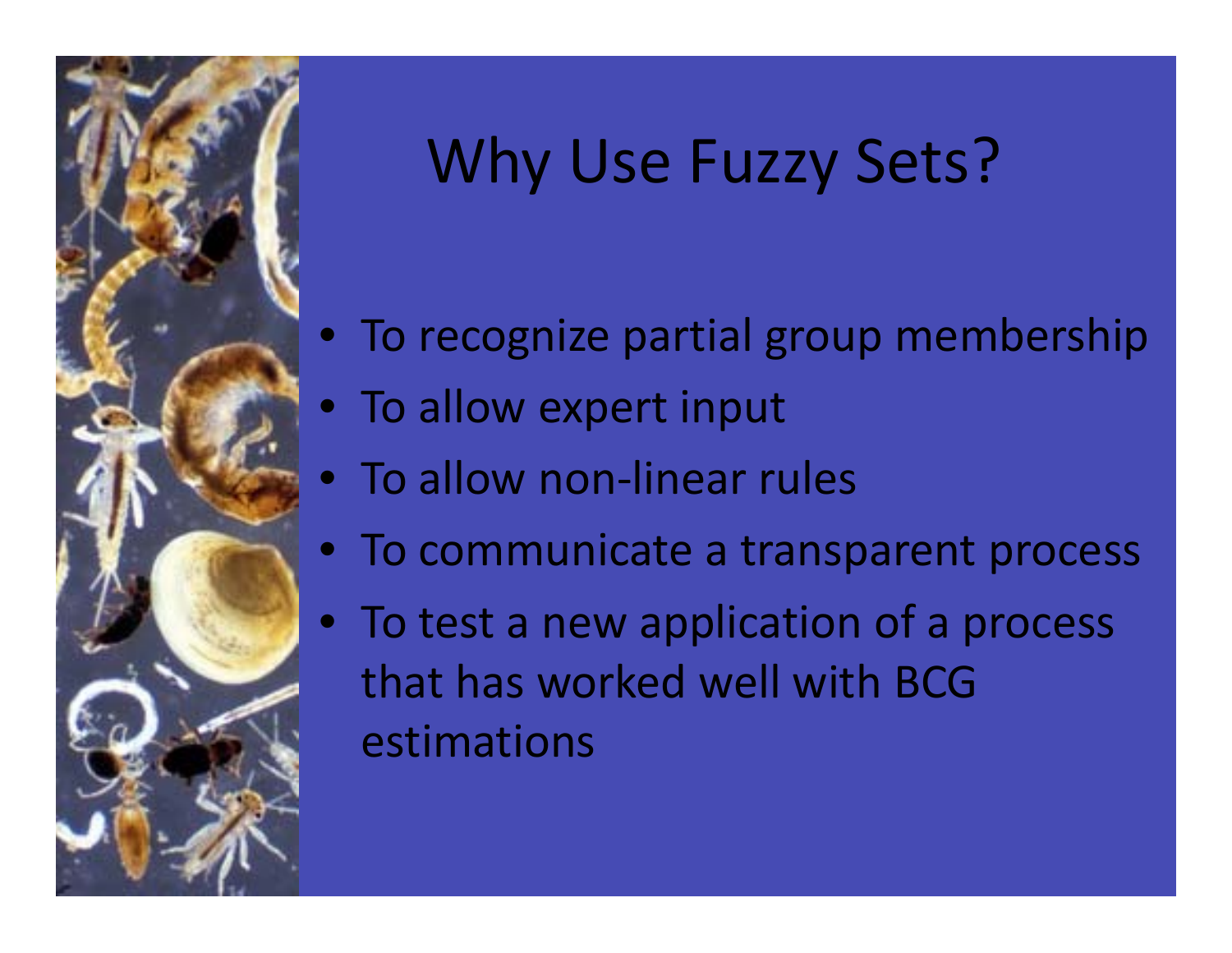



#### **Colorado ecoregions and sample sites**.

Large symbols are reference sites.

- 21 <sup>=</sup> Southern20 <sup>=</sup> Colorado25 = High Plains
- $18$  = Wyoming Basin
- **Plateau 22 = Arizona/New Mexico Plateau** 
	- $26$  = Southwestern Tablelands.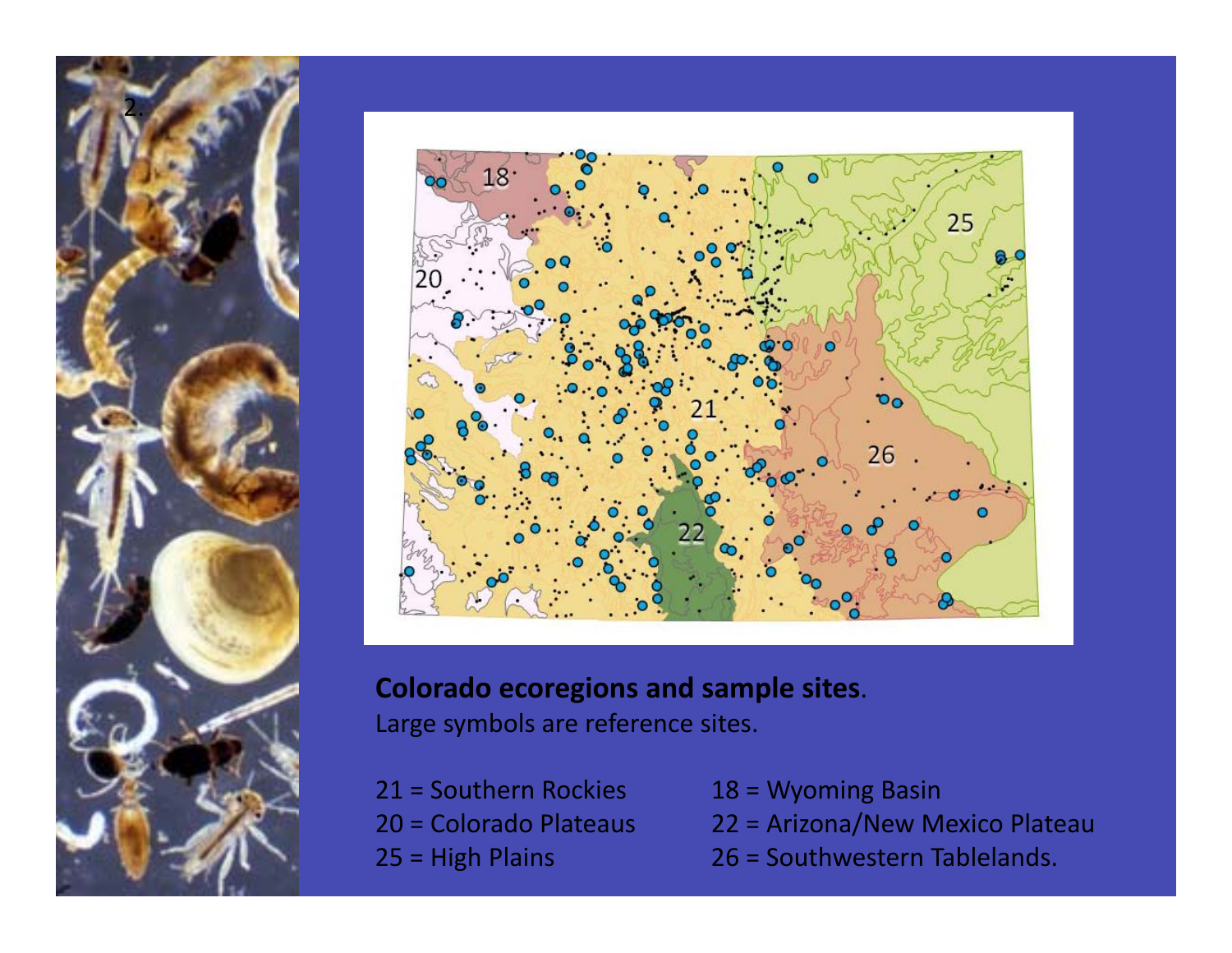### Clustering and Ordination Suggest 5 BioTypes

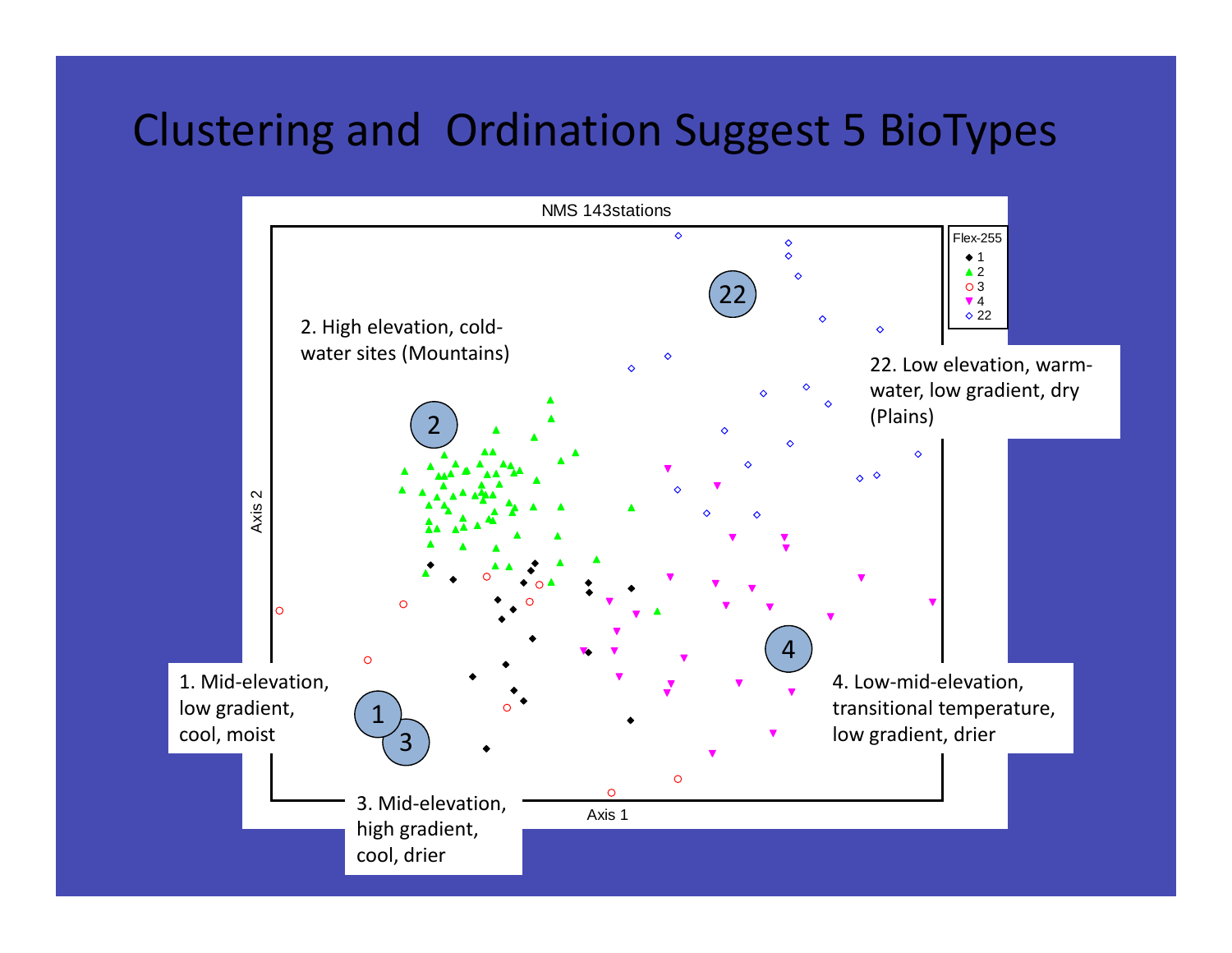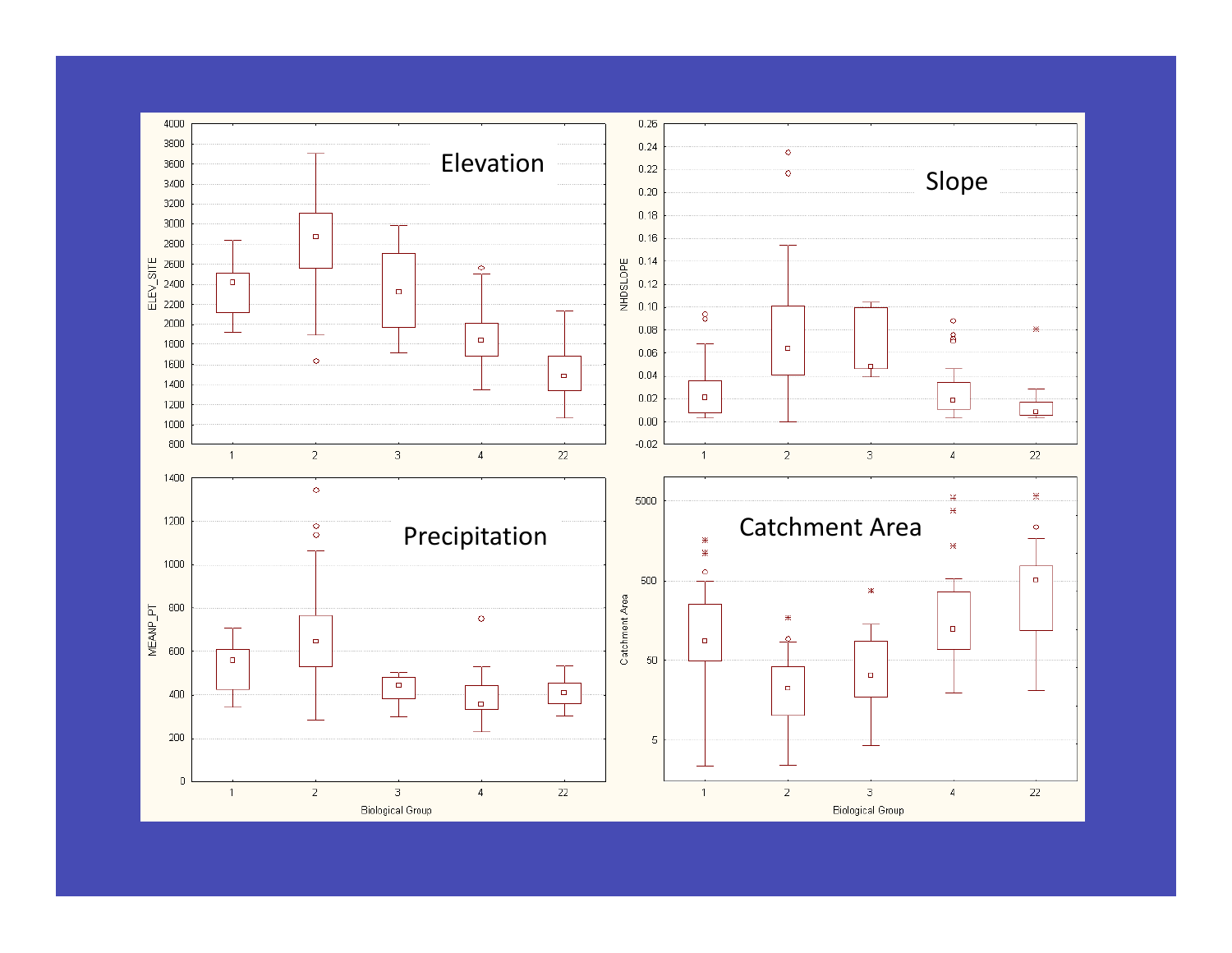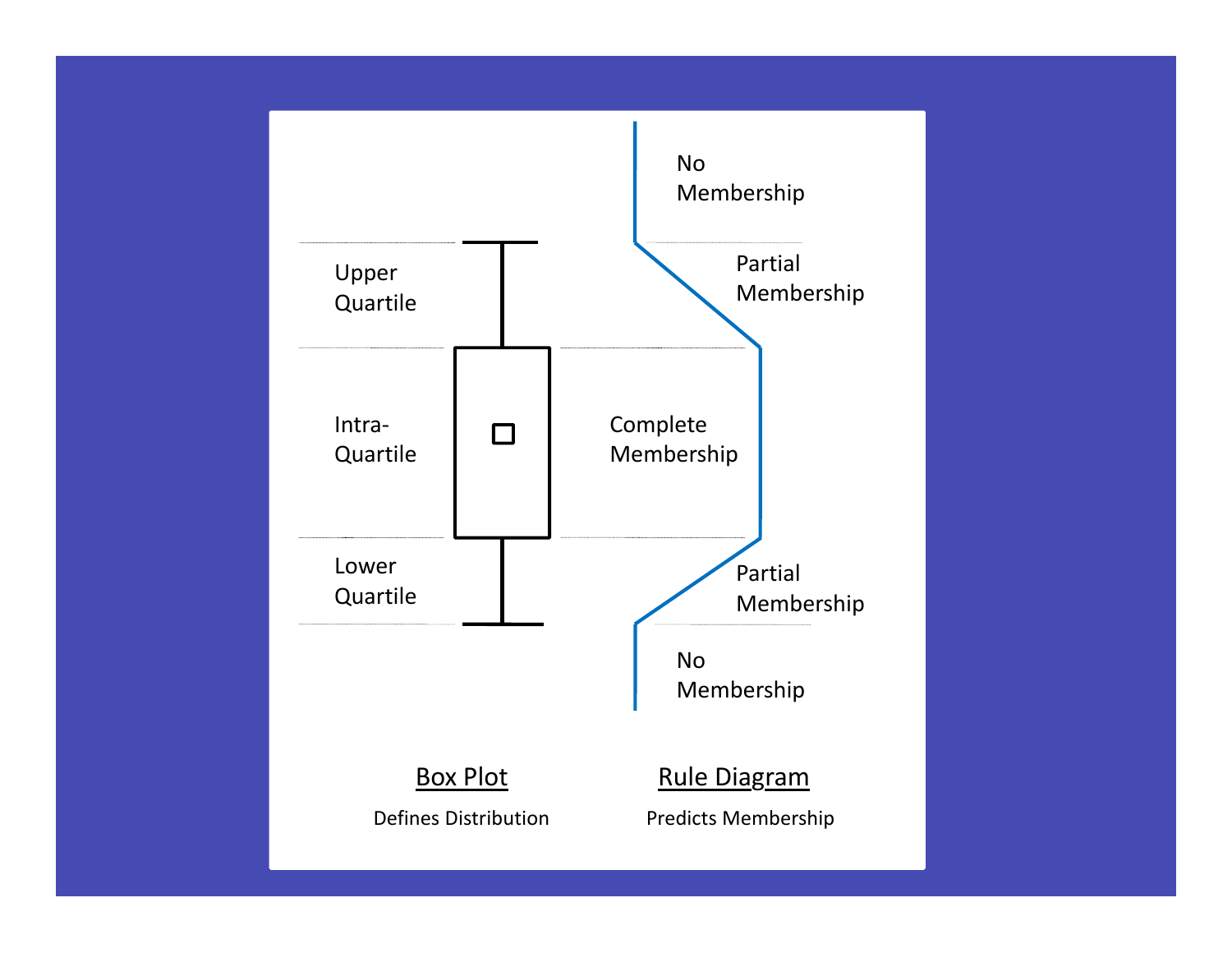

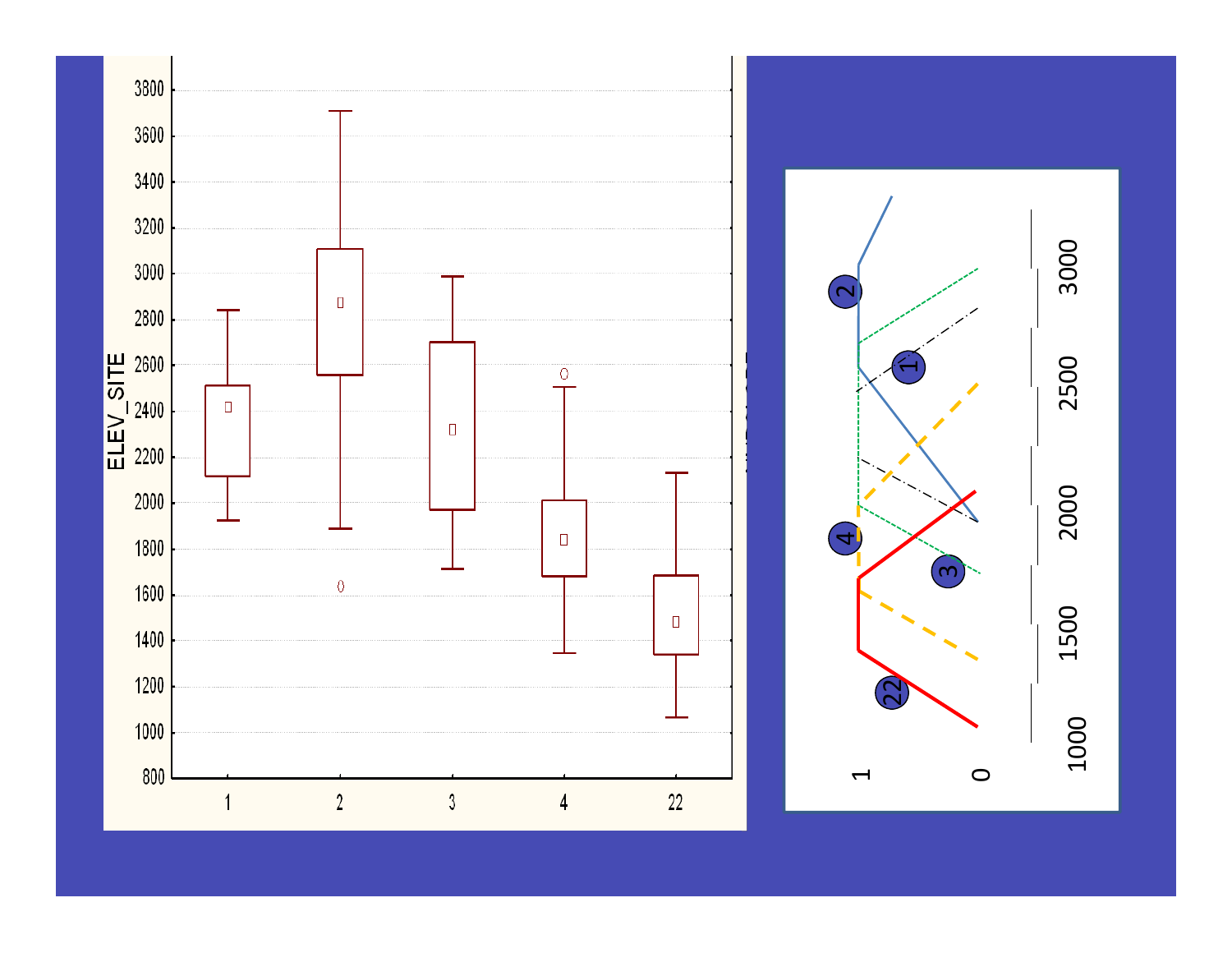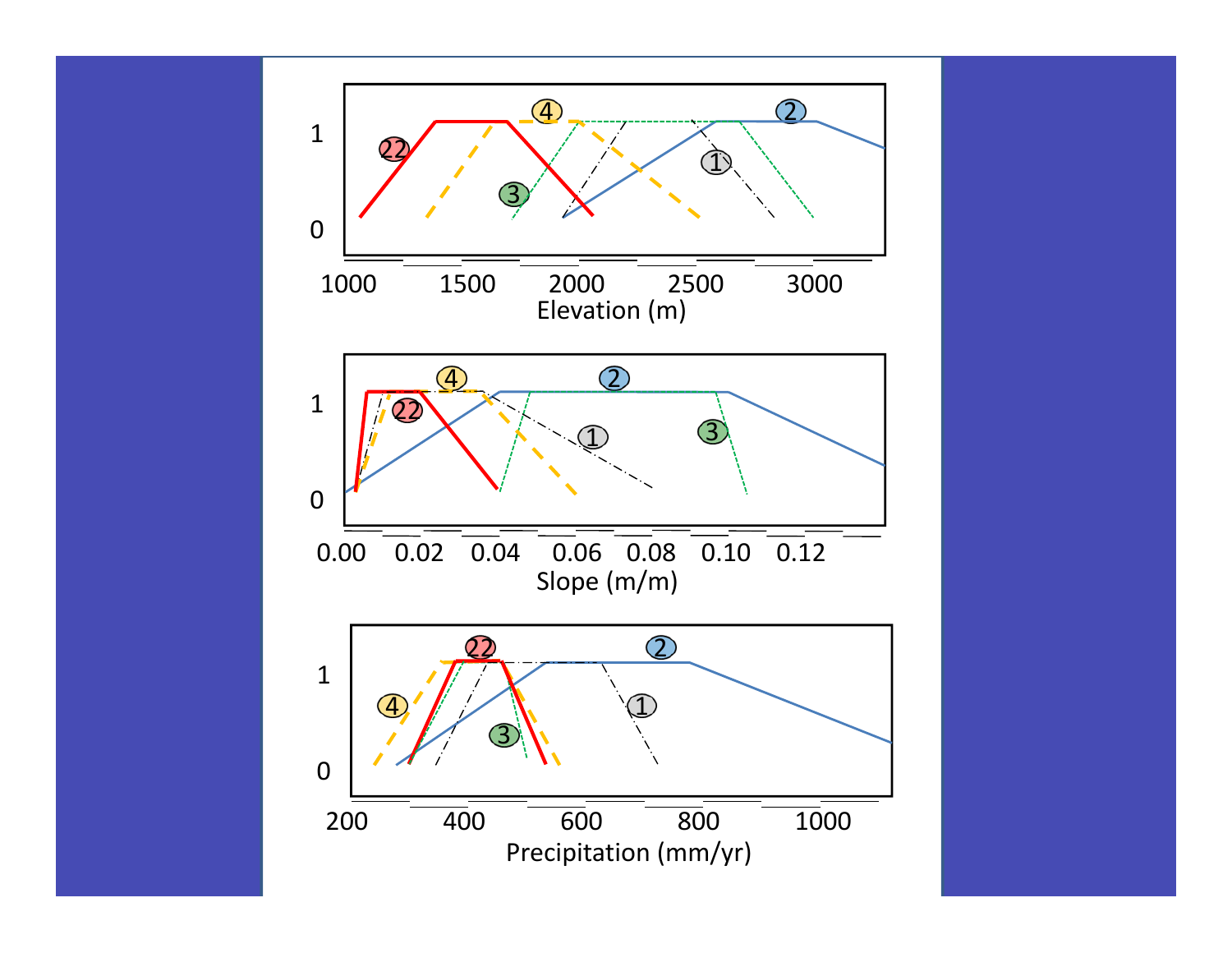



Boulder Creek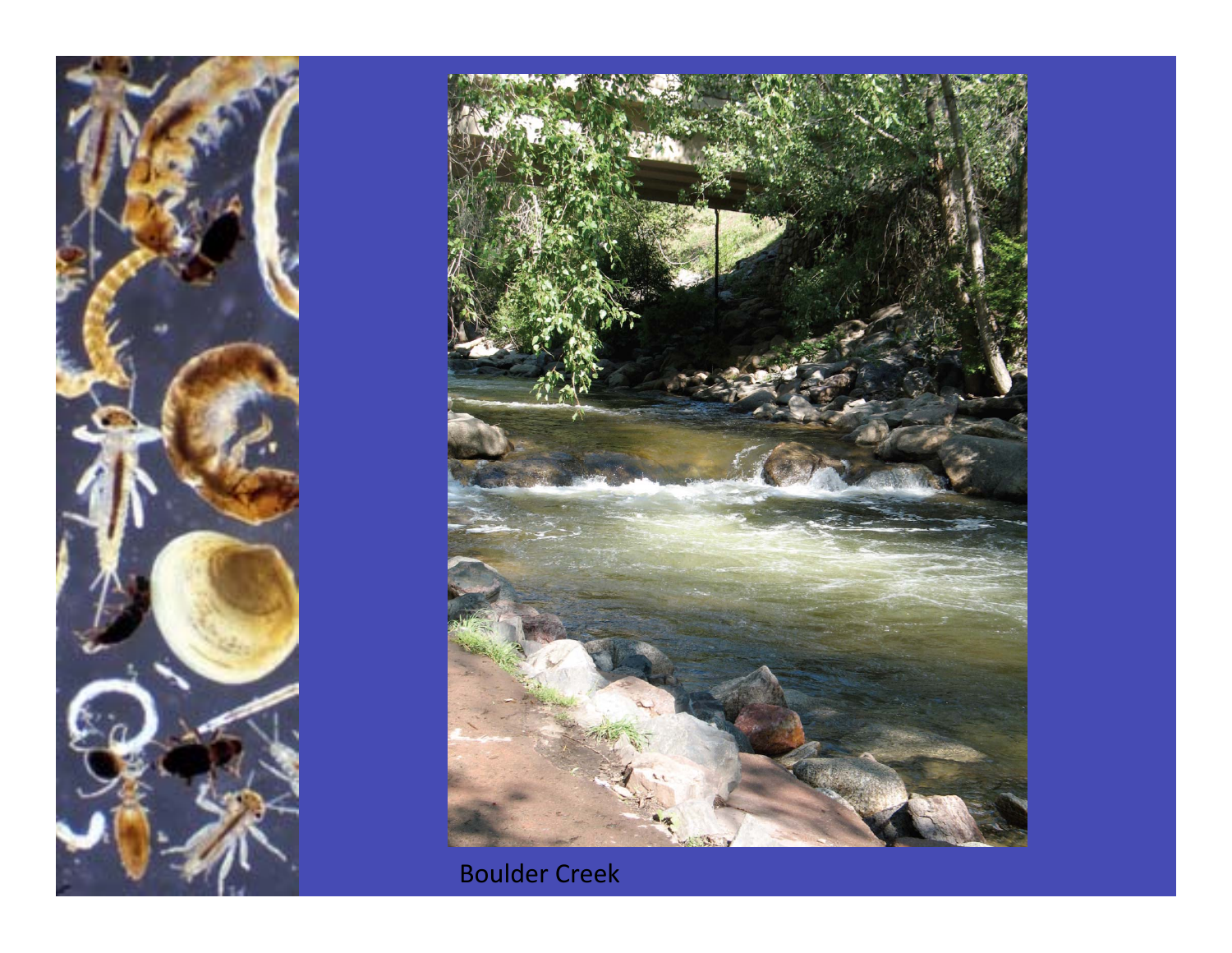#### Boulder Creek Site Classification:

| <b>Cluster</b>          |      |      |      |      |  |
|-------------------------|------|------|------|------|--|
| Degree of<br>membership | 0.87 | 0.31 | 0.43 | 0.12 |  |

This site is similar to sites in cluster 1. It has some characteristics of clusters 3, 2, and 4. Assess it as BioType 1.

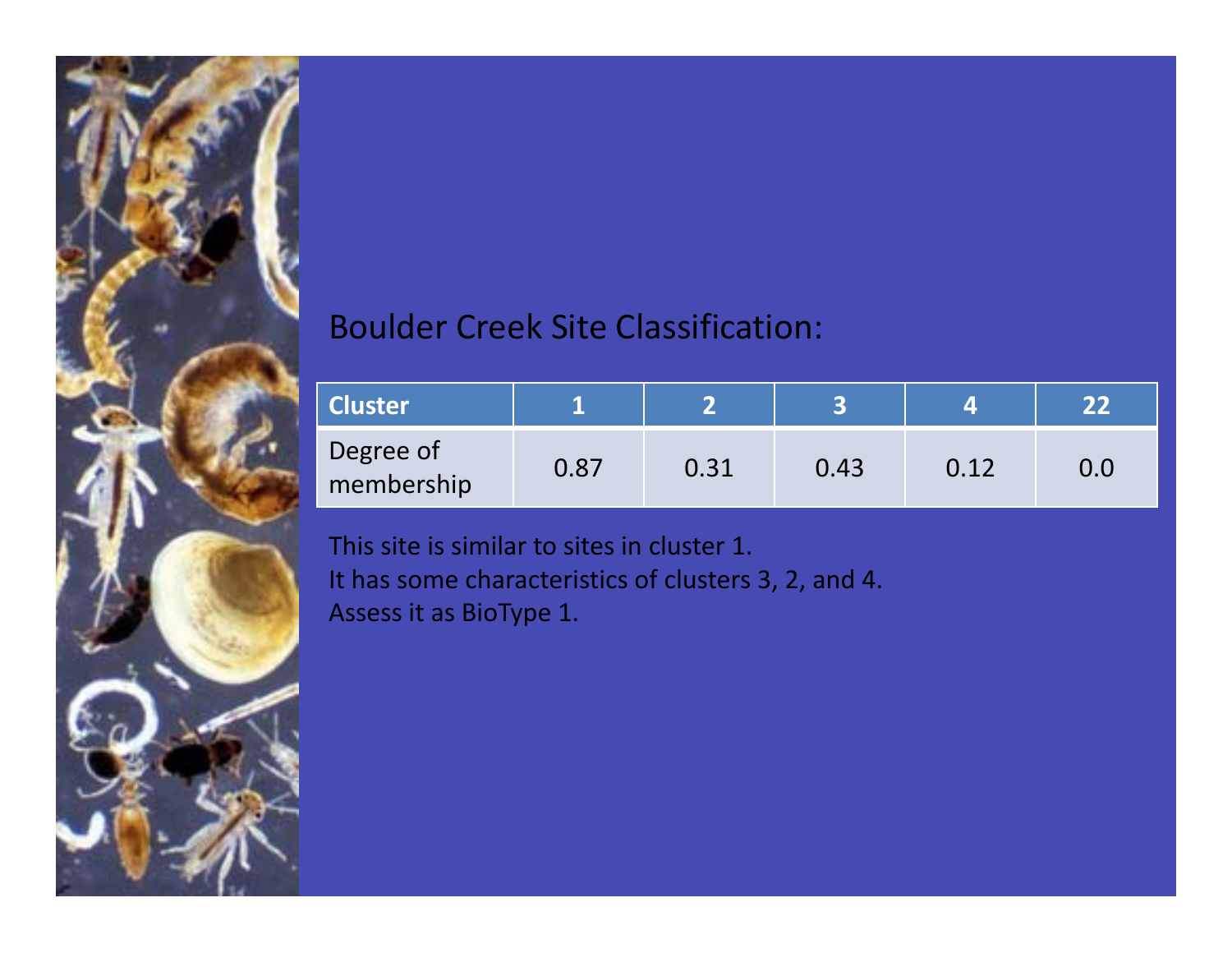

# Application Consideration

- Confusing to establish impairment thresholds for hybrid sites
	- Especially when metrics respond differently across core classes
- Not ultimately adopted in Colorado
- May be a valuable tool for interpretation of index results from distinctly classified sites
- Successful application in New Hampshire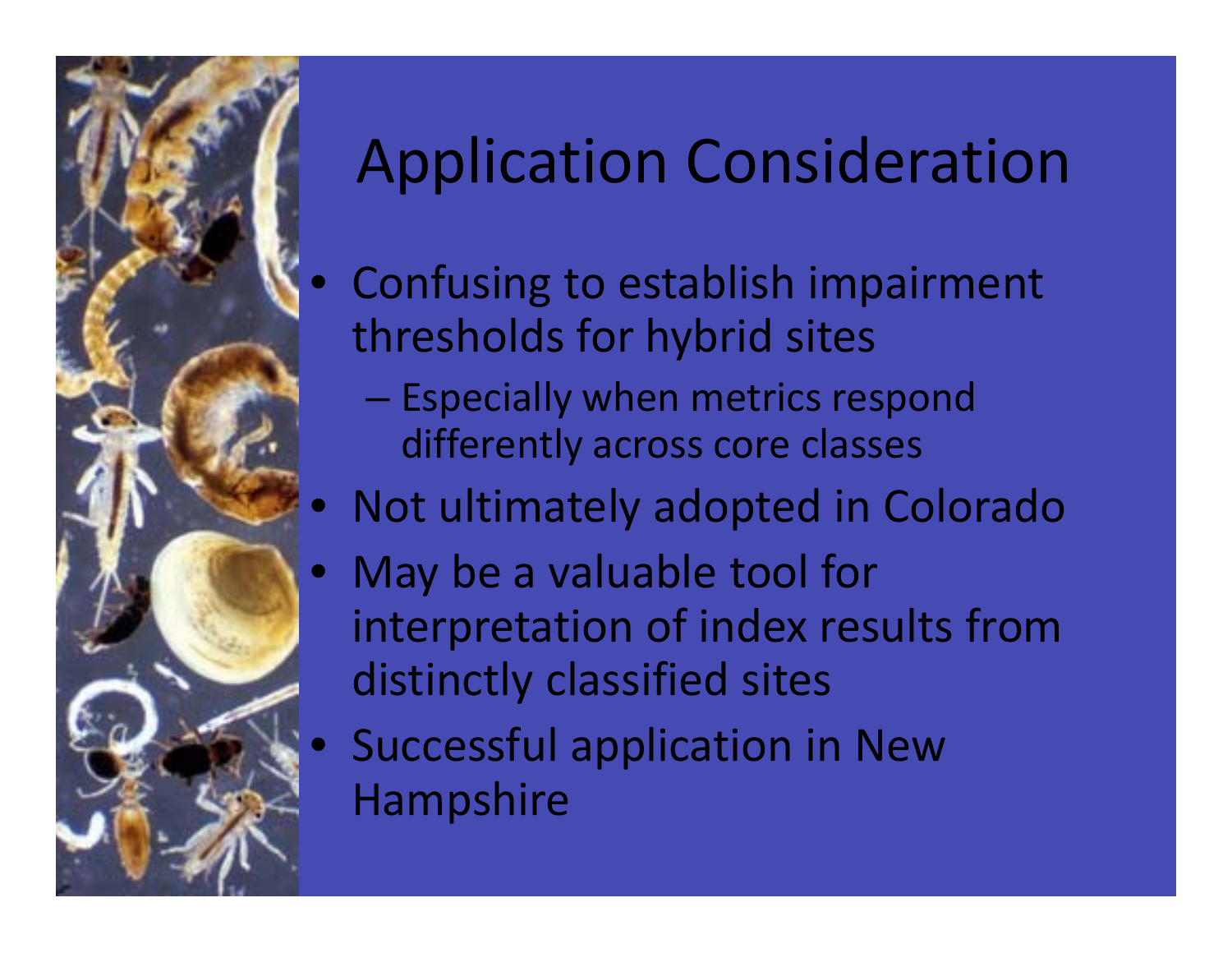

## New Hampshire Application

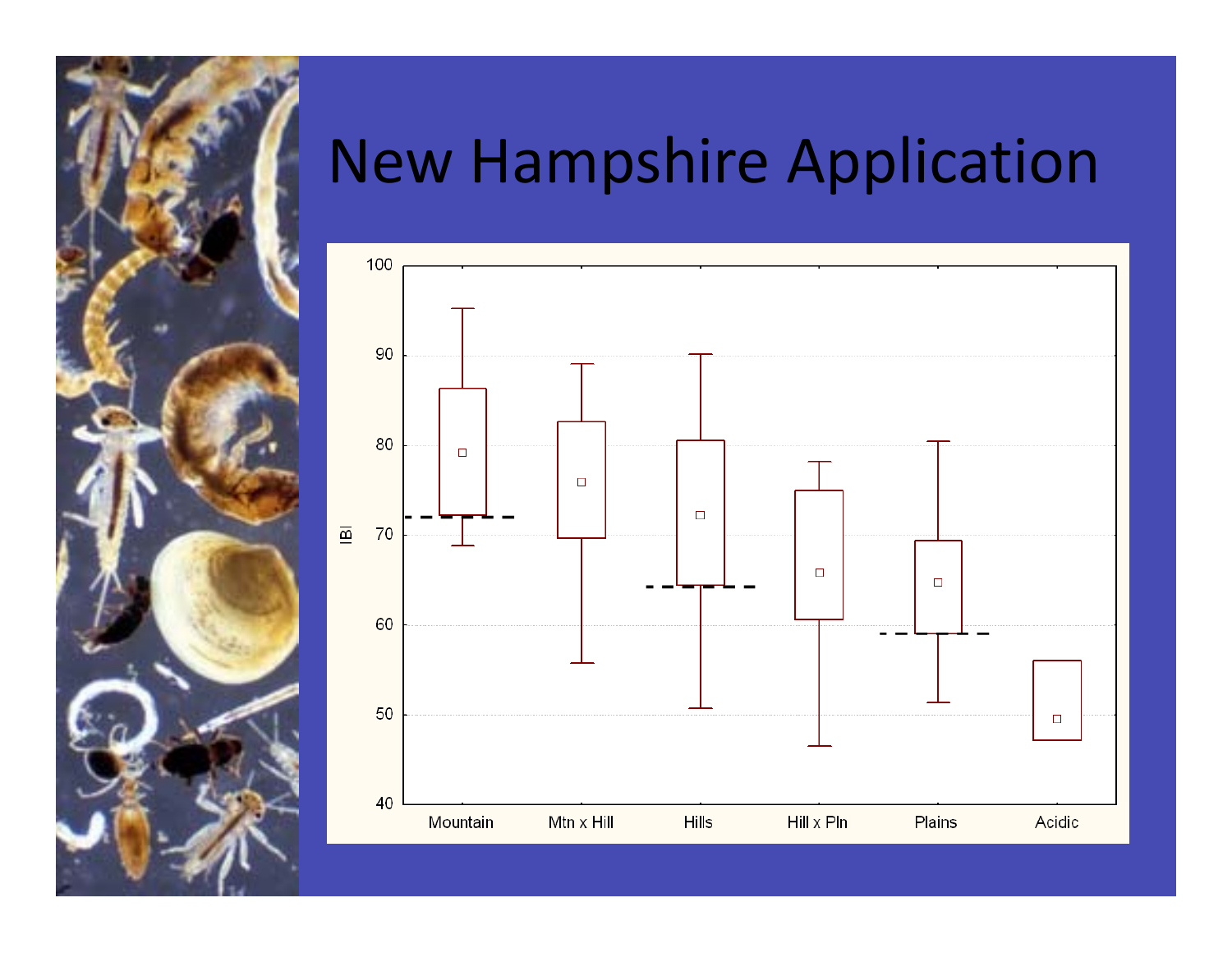

## Membership Rules ‐ Example

| <b>Class</b>                                                                                                                      | <b>Variable</b>                                                                                                                                            | μ                                                                                                                                | μ<br>(class) |
|-----------------------------------------------------------------------------------------------------------------------------------|------------------------------------------------------------------------------------------------------------------------------------------------------------|----------------------------------------------------------------------------------------------------------------------------------|--------------|
| Acidity                                                                                                                           | $pH = 6.72$                                                                                                                                                | 0, $pH > 6.0$                                                                                                                    | $\Omega$     |
| Location (Ecoregion) $=$<br>White Mtns – Blue Mtns<br><b>Mountains</b><br>Elevation = $815.4$<br>Catchment Size $= 17.1$ sq<br>mi |                                                                                                                                                            | 1,<br>in the White<br>Mountains/Blue<br>Mountains<br>0, elevation $< 1000$ ft.<br>1,<br>catchment size is less<br>than 30 sq mi. | 0.5          |
| Plains                                                                                                                            | Location (Lat/Long) $=$<br>0,<br>44.029158 / 71.711912<br>$2.5641*(0.5884 * Long)$<br>$+85.456$ - Lat) < 0<br>Elevation = $815.4$ ft<br>0, Elev $> 600$ ft |                                                                                                                                  | $\Omega$     |
| <b>Hills</b>                                                                                                                      |                                                                                                                                                            |                                                                                                                                  | 0.5          |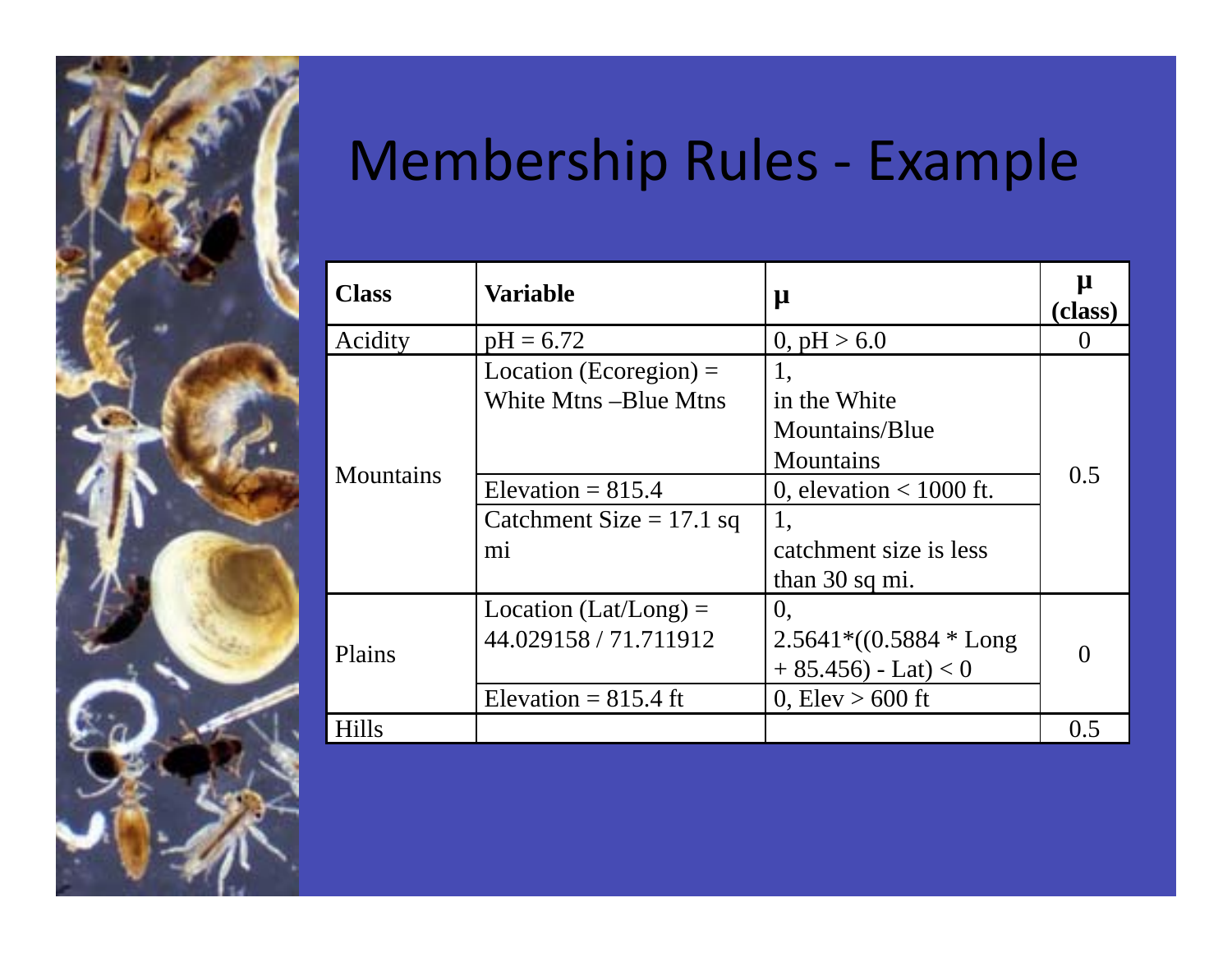

## NH Threshold Determination

#### Threshold <sup>=</sup> (0.5 \* 72) <sup>+</sup> (0.5 \* 64.5) <sup>+</sup> (0.0 \* 59) <sup>=</sup> **68.25** (mountains) (hills) (plains)